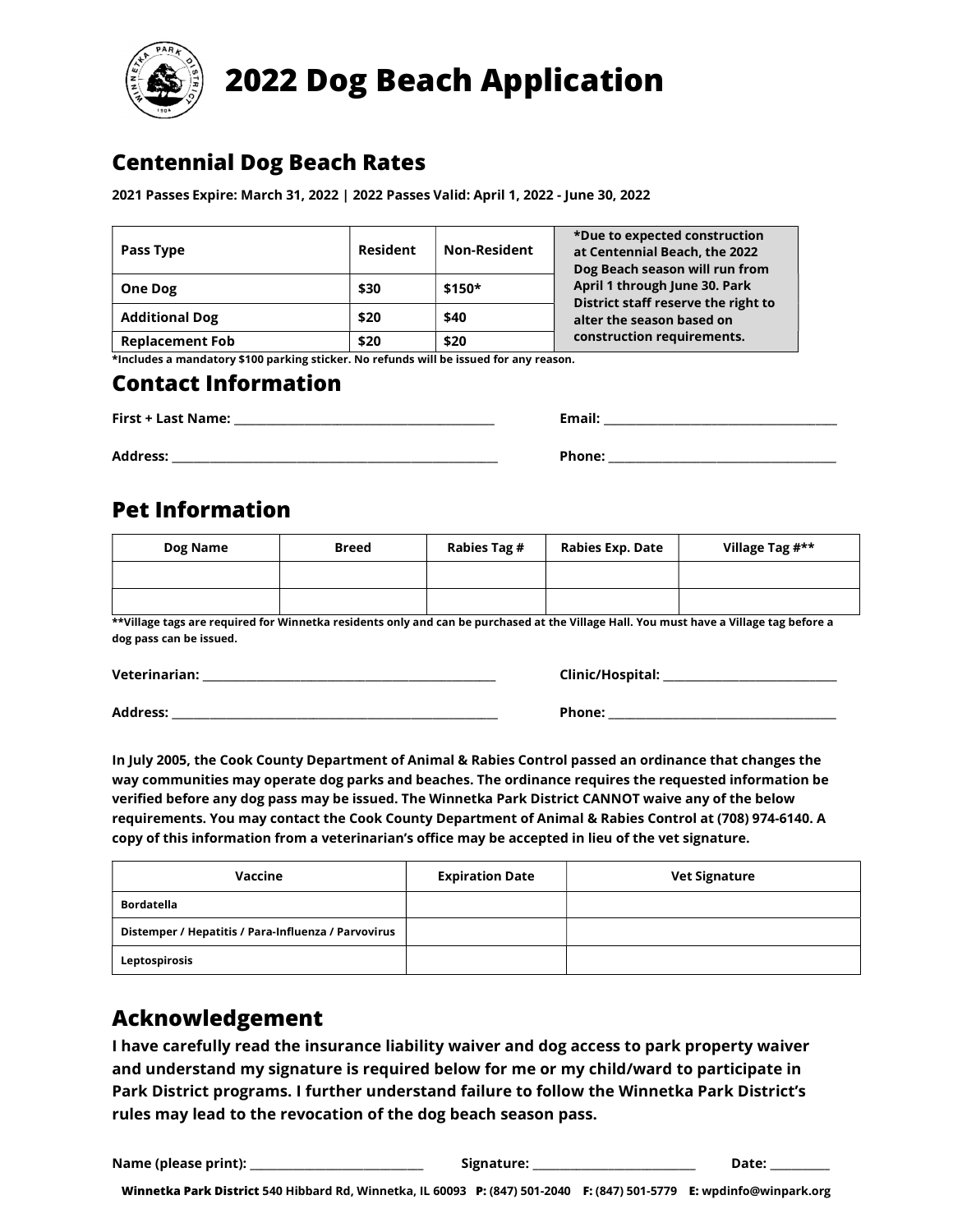

#### Waiver and Release of All Claims and Assumption of Risk

Please read this form carefully and be aware by signing up and participating in the identified programs/activities, you will be expressly assuming the risk and legal liability and waiving and releasing all claims for injuries, damages or loss you or your minor child/ward might sustain as a result of participating in any and all activities connected with and associated with said programs/activities (including transportation services/vehicle operation, when provided).

I recognize and acknowledge there are certain risks of physical injury to participants in these programs/activities, and I voluntarily agree to assume the full risk of any and all injuries, damages or loss, regardless of severity, my minor child/ward or I sustain as a result of participation. I further agree to waive and relinquish all claims I or my minor child/ward may have (or accrue to me or my child/ward) as a result of participating in these programs/activities against the Winnetka Park District, including its officials, agents, volunteers and employees (hereinafter collectively referred as Winnetka Park District).

I do hereby fully release and forever discharge the Winnetka Park District from any and all claims for injuries, damages, or loss my minor child/ward or I may have or which may accrue to me or my minor child/ward and arising out of, connected with, or in any way associated with these programs/activities.

I have read and fully understand the above important information, warning of risk, assumption of risk and waiver and release of all claims. If registering on-line or via fax, my on-line facsimile signature shall substitute for and have the same legal effect as an original form signature.

#### Residency Policy

Recreation program residency rates apply to everyone who lives within Park District boundaries and pays Winnetka Park District taxes. Non-residents pay an additional non-resident fee per program. Non-residents fees are the second fee shown in program descriptions.

### Photo/Video Policy

Photos and video footage are periodically taken of participants in a class, during a special event or at the District's parks and facilities. Please be aware that by signing this waiver and release you are authorizing the Park District to use these photos and video footage for District advertising and promotion without your further permission and without any compensation to you. All photos/video are property of the Park District. Please call the Communications Office at (847) 501- 2076 for more information.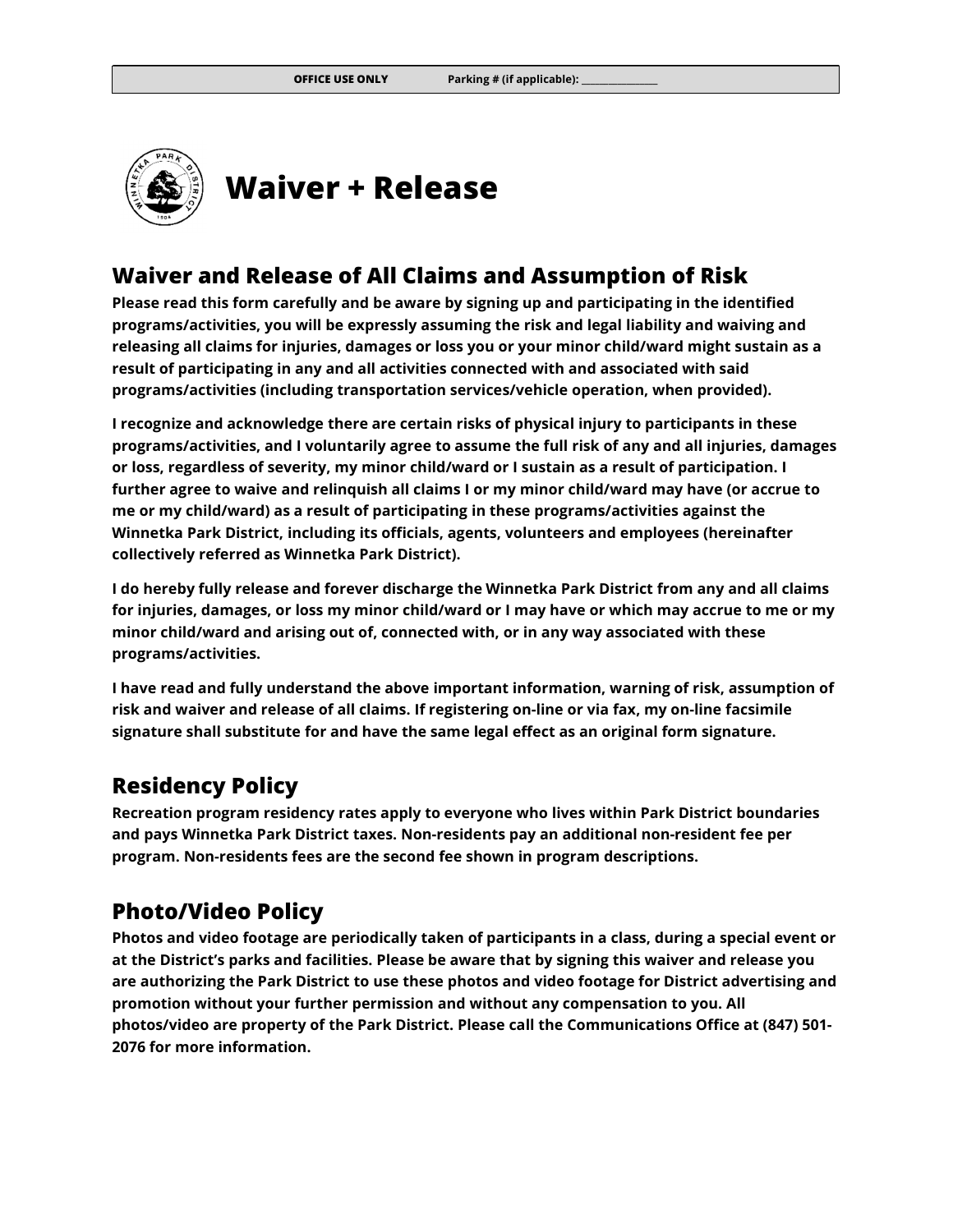

# Dog Access to Park Property Waiver

### Important Information

You are solely responsible for supervising your dog and determining whether or not this is an appropriate activity to participate in. You must understand that you are participating in this activity at your own risk (and risk of your dog). You are solely responsible for determining if you and/or your dog are physically fit and/or adequately skilled for the activities contemplated by this agreement. It is always advisable, especially if the owner/handler or dog is pregnant, disabled in any way or recently suffered an illness, injury or impairment, to consult a physician or veterinarian before undertaking any physical activity.

## Warning of Risk

Dog exercise, walking, training, leashed or simply allowing your dog off lead, is intended to provide a fun and rewarding experience for a dog and his owner/handler. However, despite careful and proper preparation, instruction, medical advice, conditioning and equipment, there is still a risk of serious injury, including death to either the dog or its owner/handler. Understandably, not all hazards and dangers associated with animal activities can be foreseen. Certain inherent risks include the propensity of any dog to behave in dangerous ways that may result in injury to the owner/handler or other patron or dog. Certain risks include, but are not limited to the negligence or irresponsibility of another dog owner/handler; the inability to predict a dog's reaction to sound, movements, objects, persons, or other animals; and actions by the dog due to fright, anger, stress, insect bites, or natural reactions such as jumping, pulling, resisting and biting. Other risks include the hazards associated with environmental and traffic conditions, acts of God, inclement weather, slipping, falling, premises defects, equipment failure, failure in instruction/supervision, and all other circumstances inherent to animal and outdoor activities. Should you attempt to break up a fight between dogs, you may be attacked and severely mauled by the other dog or attacked by the other handler/owner. In this regard, it must be recognized that it is impossible for the Winnetka Park District to guarantee absolute safety.

## Waiver & Release of All Claims + Indemnification Agreement

Please read this form carefully and be aware that in consideration for permission to use this facility/park, you will be expressly assuming the risk and legal liability and waiving and releasing all claims for injuries, damages or loss which you or your dog might sustain as a result of participating in any and all activities connected with and associated with use of this facility or surrounding area.

I recognize and acknowledge there are certain risks of physical injury to the dog and its handler/owner in association with participating in animal activities, and I voluntarily agree to assume the full risk of any injuries, damages or loss, regardless of severity, that I might sustain as a result of participating in any and all activities connected with or associated with use of this facility or surrounding area.

I do hereby agree to waive, relinquish, release and forever discharge the Winnetka Park District, including its officials, agents, volunteers and employees (hereafter collectively "District") from any and all claims for injuries, damages or loss that I may have or which may accrue to me and arising out of, connected with, or in any way associated with this use of this facility or surrounding area.

I further agree to indemnify and hold harmless and defend the District from and against any and all losses, claims, damages, liabilities, cause of actions, and expenses (including attorney fees), on account of personal injuries or death to any person or dog, or damages to property occurring,